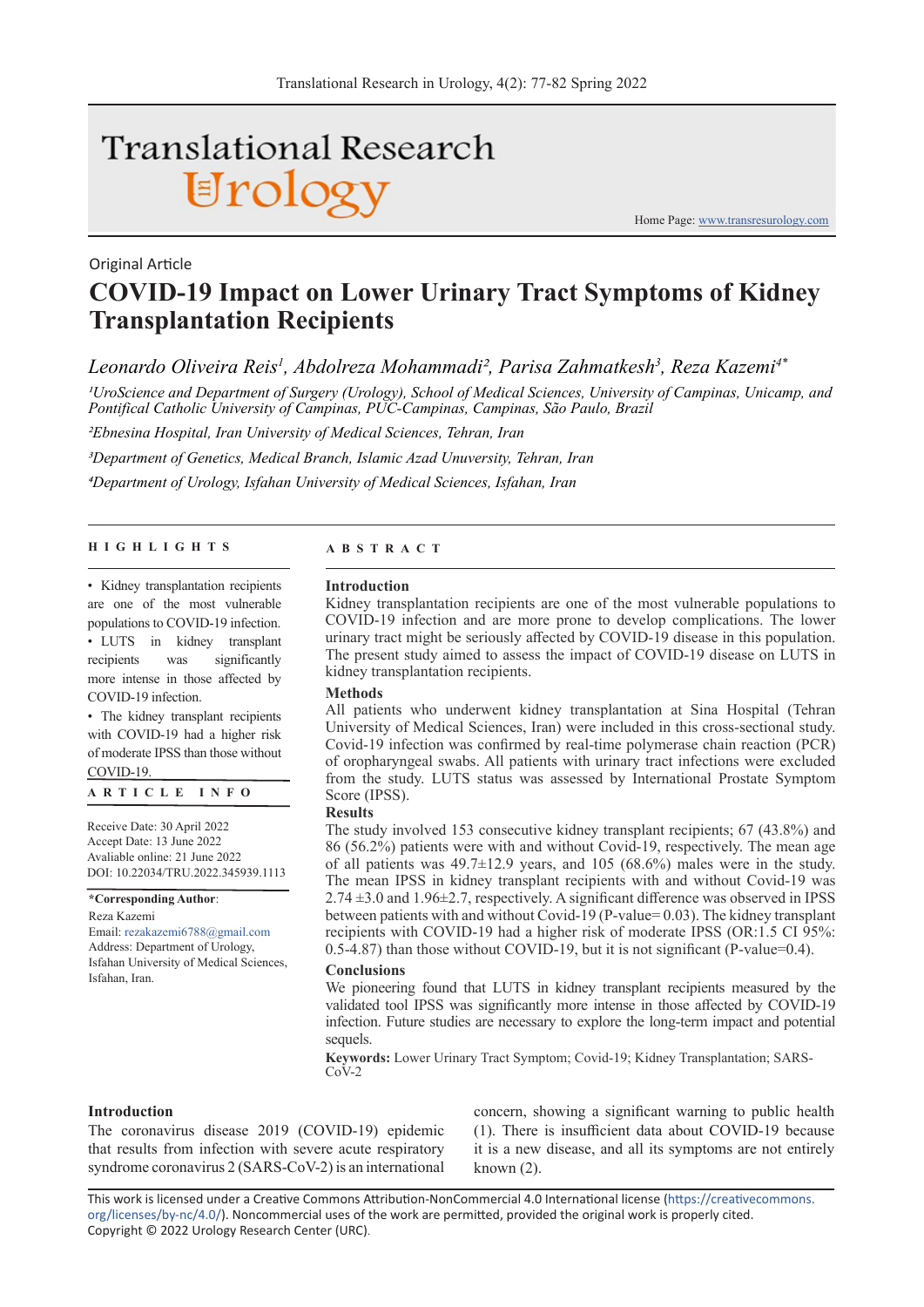The patients with COVID-19 present firstly with fever, cough, diarrhea, shortness of breath, and lack of taste. Although respiratory symptoms are the main sign of COVID-19, various organs are involved, including the central nervous system, gastrointestinal tract, cardiovascular system, bone marrow, liver, and kidney (3-5). In addition, the lower urinary tract is a possible SARS-CoV-2 target due to significant angiotensin-converting enzyme 2 (ACE2) expression in urothelial cells (6). Recently, Can et al. found that lower urinary tract symptoms (LUTS) might be one of the COVID-19 infection symptoms, and in elderly patients, the International Prostate Symptom Score (IPSS) significantly increased (7). The most common lower urinary tract involvement symptoms are urinary frequency, nocturia, and storage symptoms (8).

Kidney transplantation recipients are one of the high-risk groups for COVID-19 infection because of immunosuppression therapy (9). The number of kidney transplantation recipients with COVID-19 was 2–5 times greater than in the general population (10), and the mortality rate of COVID-19 in kidney transplantation recipients was approximately 20-28%, compared to 1-5% in the general population (11). Kidney transplantation recipients are one of the most vulnerable populations to COVID-19 infection and are more prone to develop COVID-19 complications, so that lower urinary tract would be seriously affected by COVID-19 disease in this population.

According to our knowledge, no studies assess the effect of COVID-19 on LUTS in kidney transplantation recipients. Therefore, the purpose of the current study was to evaluate the impact of COVID-19 disease on LUTS in kidney transplantation recipients using the IPSS, a validated tool.

#### **Methods**

This cross-sectional study included all consecutive patients who underwent kidney transplantation at Sina Hospital (Tehran University of Medical Sciences, Iran), and all donors were unrelated. This study was approved by the Tehran University of Medical Sciences ethics committee (IR.TUMS.MEDICINE.REC.1400.1488).

The Covid-19 infection was confirmed with oropharyngeal swabs' real-time polymerase chain reaction (PCR). All patients with urinary tract infections were excluded from the study. The treating medical staff obtained demographic and clinical data from patients' medical records and interviews. All participants filled out written informed consents. The study protocol was approved by the Tehran University of Medical Sciences Ethics Committee and carried out by the Declaration of Helsinki.

The IPSS, a previously validated assessment (11), assessed LUTS symptoms. Participants were asked to

score their condition regarding the COVID- 19 duration. The IPSS scores of all patients were recorded. IPSS was categorized into mild  $(0-7)$ , moderate  $(8-19)$ , and severe symptoms (20–35) (12).

### **Statistical analysis**

Continuous and categorical variables were described as mean  $\pm$  SD and frequency (%). The chi-square and Fisher's exact were applied to find the association between demographic and clinical characteristics of kidney transplant recipients with and without Covid-19. Also, the Mann–Whitney U was used to compare the continuous variables between these two groups. Finally, LUTS were categorized into two groups, and OR (95%CI) was calculated based on univariate logistic regression analysis.

### **Results**

The demographic and clinical information are described in Table 1. Totally 153 patients participated in the study; 67 (43.8%) and 86 (56.2%) patients were kidney transplant recipients with and without Covid-19. Of all patients, the mean age was 49.7±12.9 years, the mean body mass index (BMI) was 26.8±4.7 kg/m2, 105 (68.6%) males, and the mean graft duration was 9.7±6.6 years. As displayed in Table 1, there were no significant differences in sex, age, BMI, graft duration, the type of graft donor, transplantation frequency, comorbidities distribution, and drug treatments between kidney transplant recipients with and without Covid-19 (P-value  $> 0.05$ ).

The mean IPSS in kidney transplant recipients with and without Covid-19 was 2.74±3.0 and 1.96±2.7, respectively. There were significantly higher IPSS scores in patients with Covid-19 (P-value=0.03) (Table 2). The odd ratios for IPSS in kidney transplant recipients with COVID-19 are shown in Table 3. The kidney transplant recipients with COVID-19 had a higher risk of moderate IPSS (OR:1.5 CI 95%: 0.5-4.9) than those without COVID-19, but it is not significant (P-value=0.4).

#### **Discussion**

According to our knowledge, no studies assess the effect of COVID-19 on LUTS in kidney transplantation recipients. Therefore, the present study evaluated the impact of COVID-19 disease on LUTS in kidney transplantation recipients and found significantly higher LUTS in COVID-19 kidney transplantation recipients.

Kidney transplant recipients are more vulnerable to several infections because of immunosuppression therapy to avoid allograft rejection (13). Therefore, immunosuppression drugs increase the risk and severity of infections in kidney transplant recipients, leading to reasonable worry about the impacts of COVID-19 disease on this population. On the other hand, cell-surface protein ACE2, the essential receptor for SARS-CoV-2, is highly expressed in the urothelial cells, which might be a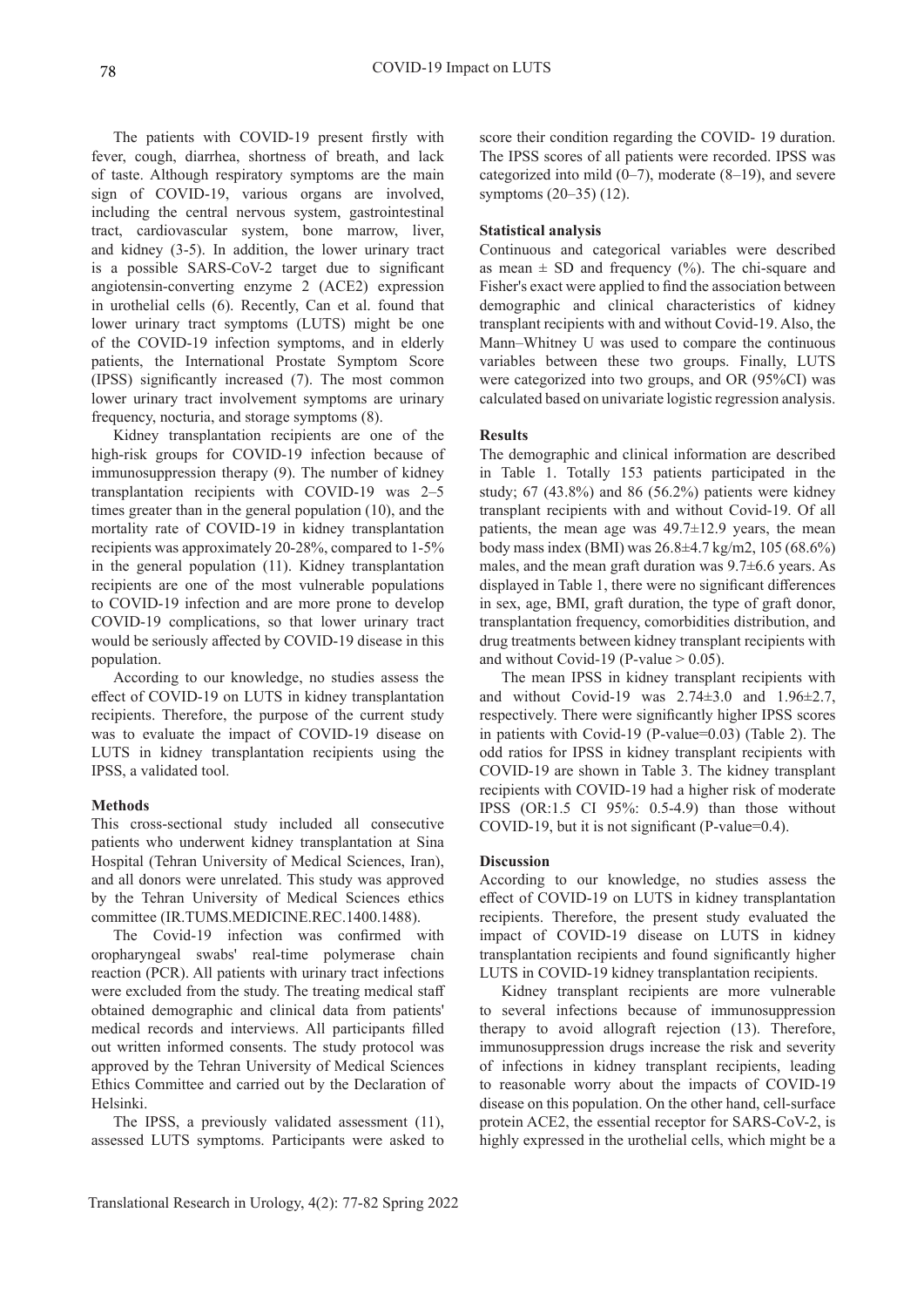|                                  | Total           | Covid patients  | Non-Covid patients | P-value  |
|----------------------------------|-----------------|-----------------|--------------------|----------|
|                                  | $n=153$         | $n=67(43.8\%)$  | $n = 86(56.2\%)$   |          |
| <b>Baseline characteristics</b>  |                 |                 |                    |          |
| Mean Age, years                  | $49.7 \pm 12.9$ | $48.5 \pm 12.4$ | $50.6 \pm 13.3$    | 0.3      |
| Sex, $n$ (%)                     |                 |                 |                    |          |
| Male                             | 105(68.6)       | 41 $(62.7)$     | 63(73.3)           | 0.1      |
| Female                           | 48 (31.4)       | 25(37.3)        | 23(26.7)           |          |
| Mean BMI, Kg/m <sup>2</sup>      | $26.8 \pm 4.7$  | $26.9 \pm 4.6$  | $26.7 \pm 4.7$     | 0.8      |
| <b>Graft duration, years</b>     | $9.7 \pm 6.6$   | $9.5 \pm 6.6$   | $9.9 \pm 6.6$      | 0.7      |
| Type of graft donor, $n$ (%)     |                 |                 |                    |          |
| Alive donor                      | 72 (47.1)       | 40(46.5)        | 32(47.8)           | 0.8      |
| Brain death                      | 81 (52.9)       | 35(52.2)        | 46(53.5)           |          |
| Transplantation frequency, n (%) |                 |                 |                    |          |
| Once                             | 137 (89.5)      | 57(85.1)        | 80 (93.0)          | 0.1      |
| Twice                            | 16(10.5)        | 10(14.9)        | 6(7.0)             |          |
| Transplantation rejection, n (%) | 53 (34.6)       | 26 (38.8)       | 27(31.4)           | 0.3      |
| Comorbidities, n (%)             |                 |                 |                    |          |
| Hypertension                     | 81 (52.9)       | 32 (47.8)       | 49 (57.0)          | 0.2      |
| Cardiovascular disease           | 15(9.8)         | 3(4.5)          | 12(14.0)           | 0.051    |
| <b>Diabetes</b>                  | 39(25.5)        | 17(25.4)        | 22(25.6)           | 0.9      |
| Stroke                           | 5(3.3)          | 2(3.0)          | 3(3.5)             | 0.9      |
| Kidney problem                   | 80(52.3)        | 40(59.7)        | 40(46.5)           | 0.1      |
| CMV infection                    | 16(10.5)        | 8(11.9)         | 8(9.3)             | 0.5      |
| Drug treatment, $n$ (%)          |                 |                 |                    |          |
| Cell cept                        | 98 (64.1)       | 43 (64.2)       | 55 (64.0)          | 0.9      |
| Tacrolimus                       | 61(39.9)        | 27(40.3)        | 34(39.5)           | 0.9      |
| Azuthripsin                      | 21(13.7)        | 9(13.4)         | 12(14.0)           | 0.9      |
| Rapamicin                        | 14(9.2)         | 7(10.4)         | 7(8.1)             | 0.6      |
| Prednisolone                     | 147(96.1)       | 62(92.5)        | 85 (98.8)          | $0.08\,$ |
| Cyclosporin                      | 84 (54.9)       | 37(55.2)        | 47 (54.7)          | 0.9      |

**Table 1.** Demographic and Clinical Characteristics between kidney transplant recipients with and without COVID-19

P-values were calculated based on Mann–Whitney U, Chi-Square tests, or Fisher's Exact Test

possible link with LUTS (6). Therefore, we hypothesized that the COVID-19 disease would seriously affect the lower urinary tract in kidney transplant recipients.

The present study indicated that the mean IPSS of kidney transplantation recipients with COVID-19 was significantly greater than without COVID-19. Also, in our research, the kidney transplant recipients with COVID-19 had a 1.5 times higher risk of moderate IPSS than those without COVID-19, but this correlation was not significant because of the small sample size.

Previous studies assessed the impact of COVID-19 infection on LUTS in different populations, which presented the COVID-19 most likely effect on the lower urinary tract (7, 14, 15). Nabeeh et al. evaluated

the impact of COVID-19 on LUTS in patients with benign prostatic hyperplasia (BPH) and presented that COVID-19 infection significantly affected LUTS in BPH patients. They showed that after COVID-19 infection, there were significant increases in IPSS, post voiding residual urine (PVR), and quality of life (Qol) compared to before infection. Also, the maximum flow rate (Qmax) significantly decreased after the COVID-19 infection (14, 16).

Can et al's., study in elderly patients found that LUTS was significantly higher after COVID-19 infection, and they suggested that older adults with increased LUTS had better be assessed for COVID-19 (7). On the other hand, LUTS has also been recommended to predict the severity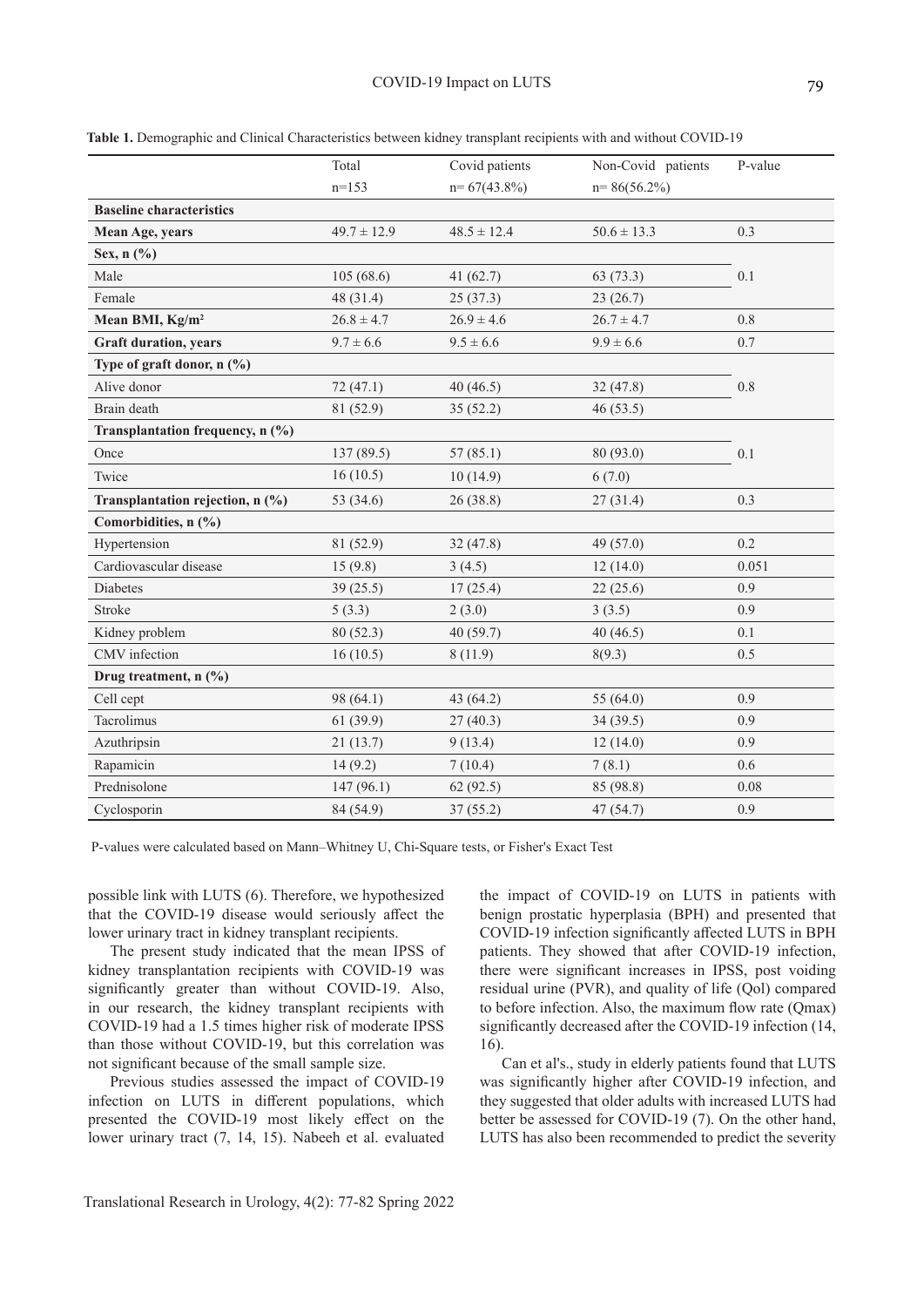**Table 2.** IPSS between kidney transplant recipients with and without Covid-19

| <b>Outcomes</b>      | Covid patients | Non-Covid patients | P-value |
|----------------------|----------------|--------------------|---------|
|                      | $n=67(43.8\%)$ | $n=86(56.2\%)$     |         |
| IPSS (mean $\pm$ SD) | $2.74 \pm 3.0$ | $1.96 \pm 2.7$     | 0.03    |

#### **Table 3.** Odds ratios (CI 95%) for IPSS in COVID-19 patients

| Outcomes               | Non-Covid patients (Reference) | Covid patients | OR              | P-value |
|------------------------|--------------------------------|----------------|-----------------|---------|
| <b>IPSS</b> (Moderate) | 6(7%)                          | $7(10\%)$      | $1.5(0.5-4.87)$ | 0.44    |

#### of COVID-19 in patients with BPH (17).

Recent documents have described that SARS-CoV-2 is found in animal and human urine (18, 19), and frequent urination was indicated as a common sign of COVID-19 (20). Additionally, Kaya et al. showed that LUTS might be one of the early signs of COVID-19 disease (21). However, in the Marand et al. study, COVID-19 patients did not report having any LUTS, even those with a positive SARS-CoV-2 in the urine (22), suggesting that not all patients did have might develop COVID-19 related LUTS.

Last but not least, although the LUTS evaluation is limited to the IPSS, it is the most used tool in the clinical practice, in addition to measuring the quality-of-life impact in a scenario where no ideal tool exists (20), and invasive methods should be avoided due to transplantrelated immunosuppression.

The strength of the present study is that it is the first study to show the impact of COVID-19 on LUTS in kidney transplant recipients. There were some limitations to the current research:

1. The relatively small sample size of the study.

2. Urine analyses were not performed to assess the presence of the SARS-CoV-2 in the urine to indicate bladder COVID-19 invasion.

3.While COVID-19 kidney transplanted patients showed significantly higher LUTS measured by the validated tool IPSS, the current cross-sectional study design lacks the power to define cause and effect.

Therefore, while we hypothesized that SARS-CoV-2 might affect the lower urinary tract function in kidney transplanted patients, those with more LUTS might be more susceptible to COVID-19.

Future studies with greater sample size and SARS-CoV-2 urine analysis are necessary to evaluate the effect of COVID-19 on the lower urinary tract in kidney transplant recipients and further explore the long-term impact and potential sequels.

#### **Conclusions**

We pioneering found that LUTS in kidney transplant

recipients measured by the validated tool IPSS was significantly more intense in those affected by COVID-19 infection. Future studies are necessary to explore the long-term impact and potential sequels.

#### **Authors' contributions**

RR designed the study, AM wrote the manuscript; EM performed the analysis; PZ and VS collected the data; LOR reviewed and edited the manuscript.

#### **Acknowledgments**

Special thanks to Urology Research Center at Sina Hospital, Tehran University of Medical Sciences, Tehran. Iran.

#### **Conflict of interest**

All authors declare that there is no potential competing or conflict of interest.

#### **Funding**

There was no funding.

#### **Ethics statement**

This study was approved by the ethics committee at Tehran University of Medical Sciences (IR.TUMS.MEDICINE. REC.1400.1488).

#### **Data availability**

Data will be provided on request.

#### **Abbreviations**

- BPH Benign prostatic hyperplasia
- IPSS International Prostate Symptom Score
- LUTS Lower Urinary Tract Symptoms
- PCR Polymerase chain reaction
- PVR Post voiding residual urine
- Qol Quality of life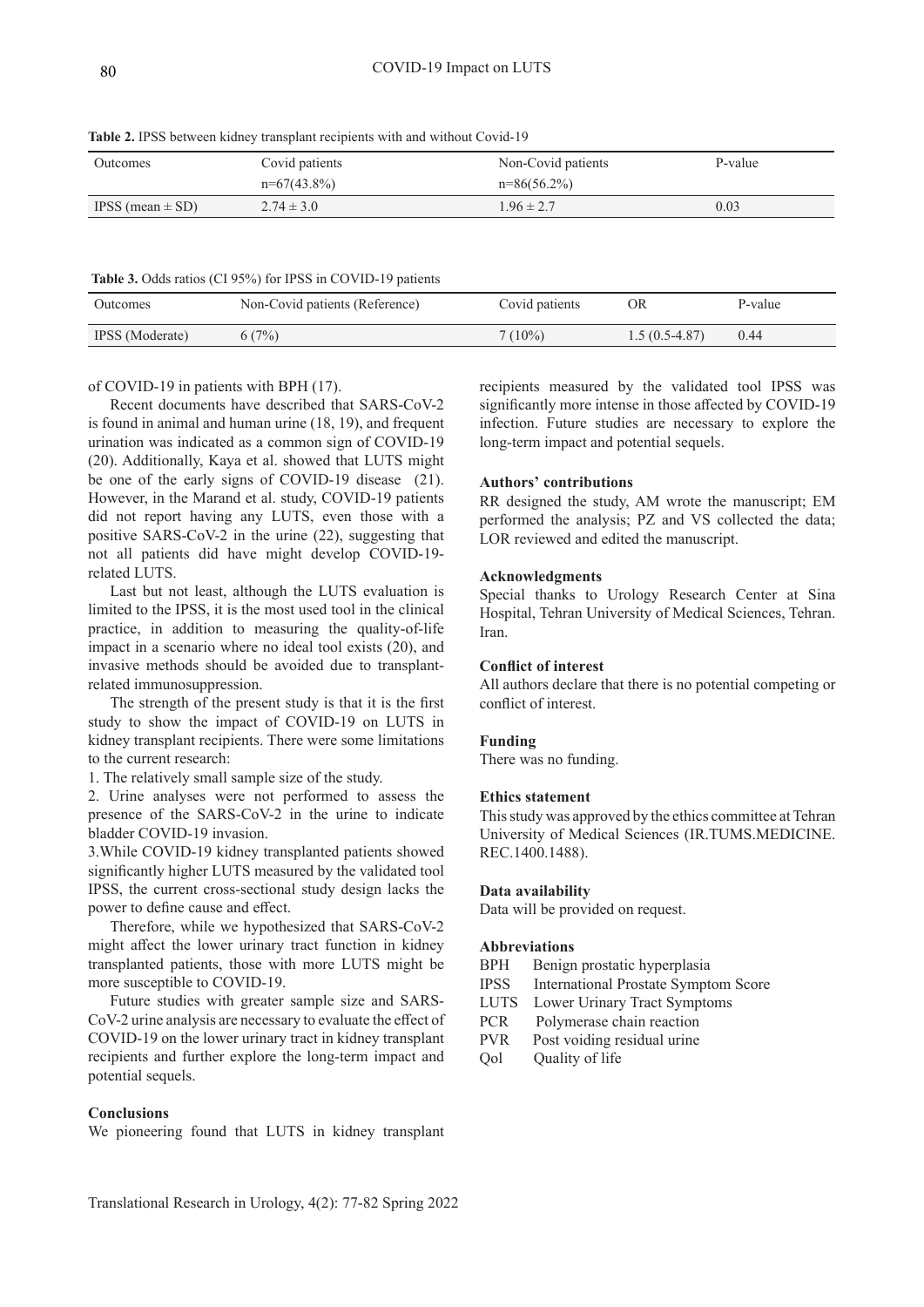#### **References**

- 1. Michaels MG, La Hoz RM, Danziger-Isakov L, Blumberg EA, Kumar D, Green M, et al. Coronavirus disease 2019: implications of emerging infections for transplantation. American Journal of Transplantation. 2020;20(7):1768-72.
- 2. Wang D, Hu B, Hu C, Zhu F, Liu X, Zhang J, et al. Clinical characteristics of 138 hospitalized patients with 2019 novel coronavirus– infected pneumonia in Wuhan, China. Jama. 2020;323(11):1061- 9.
- 3. Huang C, Wang Y, Li X, Ren L, Zhao J, Hu Y, et al. Clinical features of patients infected with 2019 novel coronavirus in Wuhan, China. The lancet. 2020;395(10223):497-506.
- 4. Almeida FJ, Olmos RD, Oliveira DBL, Monteiro CO, Thomazelli LM, Durigon EL, et al. Hematuria associated with SARS-CoV-2 infection in a child. The Pediatric infectious disease journal. 2020;39(7):e161.
- 5. Mohammadi A, Aghamir SMK. The Hypothesis of the COVID-19 Role in Acute kidney Injury: A Literatures Review. Translational Research in Urology. 2020;2(3):74-8.
- 6. Zou X, Chen K, Zou J, Han P, Hao J, Han Z. Single-cell RNAseq data analysis on the receptor ACE2 expression reveals the potential risk of different human organs vulnerable to 2019-nCoV infection. Frontiers of medicine. 2020:1-8.
- 7. Can O, Erkoç M, Ozer M, Karakanli MU, Otunctemur A. The effect of COVID-19 on lower urinary tract symptoms in elderly men. International Journal of Clinical Practice. 2021;75(6):e14110.
- 8. Sakalis VI, Karavitakis M, Bedretdinova D, Bach T, Bosch JR, Gacci M, et al. Medical treatment of nocturia in men with lower urinary tract symptoms: systematic review by the European Association of Urology Guidelines Panel for male lower urinary tract symptoms. European urology. 2017;72(5):757-69.
- 9. Ikizler TA. COVID-19 and dialysis units: what do we know now and what should we do? American Journal of Kidney Diseases. 2020;76(1):1.
- 10. Toapanta N, Torres IB, Sellarés J, Chamoun B, Serón D, Moreso F. Kidney transplantation and COVID-19 renal and patient prognosis. Clinical Kidney Journal. 2021;14(Supplement\_1):i21-i9.
- 11. Elias M, Pievani D, Randoux C, Louis K, Denis B, Delion A, et al. COVID-19 infection in kidney transplant recipients: disease incidence and clinical outcomes. Journal of the American Society of Nephrology. 2020;31(10):2413-23.
- 12. Barry MJ, Fowler Jr FJ, O'Leary MP, Bruskewitz RC, Holtgrewe HL, Mebust WK, et al. The American Urological Association symptom index for benign prostatic hyperplasia. The Journal of urology. 1992;148(5):1549-57.
- 13. Fakhr Yasseri A, Taheri D. Urinary Stone Management During COVID-19 Pandemic. Translational Research in Urology.  $2020:2(1):1-3.$
- 14. Nabeeh H, Ibrahim A, Taha DE, Talaat M, Abdelbaky TM. Impact of COVID‐19 pandemic on lower urinary tract symptoms in patients with benign prostatic hyperplasia and predictors of urine retention in such patients. LUTS: Lower Urinary Tract Symptoms. 2021.
- 15. Elaimeri A, Alemairy AA. Effect of COVID 19 on Lower Urinary Track Symptoms in Patients With Benign Prostatic Hyperplasia. 2021.
- 16. Aghamir SMK, Salavati A, Yousefie R, Tootian Z, Ghazaleh N, Jamali M, et al. Does bone marrow–derived mesenchymal stem cell transfusion prevent antisperm antibody production after traumatic testis rupture? Urology. 2014;84(1):82-6.
- 17. Karabulut I, Cinislioglu AE, Cinislioglu N, Yilmazel FK, Utlu M, Alay H, et al. The Effect of the Presence of Lower Urinary System Symptoms on the Prognosis of COVID-19: Preliminary Results of a Prospective Study. Urologia internationalis. 2020;104(11- 12):853-8.
- 18. Ling Y, Xu S-B, Lin Y-X, Tian D, Zhu Z-Q, Dai F-H, et al. Persistence and clearance of viral RNA in 2019 novel coronavirus disease rehabilitation patients. Chinese medical journal. 2020;133(9):1039.
- 19. Kim Y-I, Kim S-G, Kim S-M, Kim E-H, Park S-J, Yu K-M, et al. Infection and rapid transmission of SARS-CoV-2 in ferrets. Cell host & microbe. 2020;27(5):704-9. e2.
- 20. Mumm J-N, Osterman A, Ruzicka M, Stihl C, Vilsmaier T, Munk-

Translational Research in Urology, 4(2): 77-82 Spring 2022

er D, et al. Urinary frequency as a possibly overlooked symptom in COVID-19 patients: does SARS-CoV-2 cause viral cystitis? European urology. 2020;78(4):624-8.

- 21. Kaya Y, Kaya C, Kartal T, Tahta T, Tokgöz VY. Could LUTS be early symptoms of COVID‐19. International Journal of Clinical Practice. 2021;75(3):e13850.
- 22. Marand AJB, Bach C, Janssen D, Heesakkers J, Ghojazadeh M, Vögeli TA, et al. Lower urinary tract signs and symptoms in patients with COVID-19. BMC Infectious Diseases. 2021;21(1):1-5.